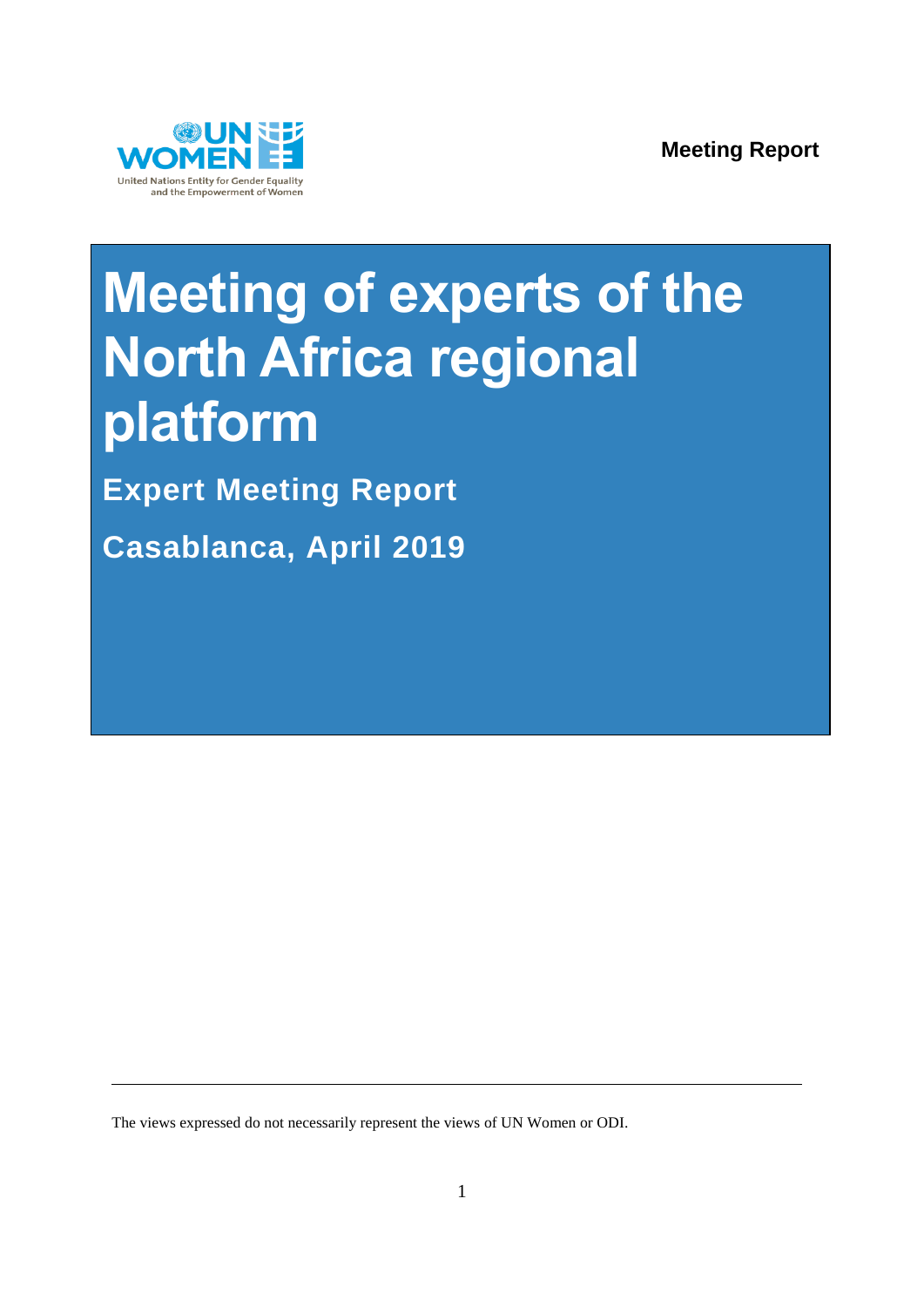Experts from Algeria, Egypt, Libya, Morocco and Tunisia convened in Casablanca in April 2019 to discuss issues of gender and the prevention and countering of violent extremism (PVE/CVE).

Building on the group's first meeting in October 2018 in Tunis and a series of webinars, this meeting aimed to: (i) discuss broad terminology around PVE/CVE and gender in the North African context; (ii) share best practices from the region on gender-sensitive approaches; (iii) validate the Platform's terms of reference and agree on high level deliverables for next steps.

This report summarises key takeaways and discussions from the three-day meeting.

Growing recognition of gender is visible in frameworks such as UNSC resolution 2242 (2015), which aims to enhance gender-responsive action by Member-States in CT and CVE, and UN Resolution 2396 (2017) on the return of foreign terrorist fighters, which recognizes the diverse roles women play in violent extremism (VE). These serve as important steps to be built upon, while also ensuring the meaningful translation of these frameworks into policies and programmes.

# **I. A global perspective on gender and VE**

To ground the group's discussions in the international context, the meeting opened with presentations from two keynote speakers on global work on gender and violent extremism.

A presentation from Aleksandra Dier, Gender Coordinator for the UN Counter-Terrorism Committee Executive Directorate (CTED), discussed areas of progress and of backlash and where more work is needed. Ms. Dier presented findings from the CTED report 'Gender Dimensions of the Response to the Returning Foreign Terrorist Fighters,' published in 2019.<sup>1</sup> She stressed that today is a 'key moment' for progressing and enhancing gender-sensitivity in policies and programmes on PVE/CVE.

The **complexity and nuance of gender dimensions of VE** was discussed. Women play diverse roles - as victims, perpetrators and supporters in counter terrorism and PVE/CVE, and sometimes two or more of these roles at the same time. Women are more likely to be recruited by extremists online than offline and can be exploited by those who take advantage of gender dynamics. Terrorist groups such as the Islamic State of Iraq and the Levant (ISIL) have led women to, for example, become complicit in atrocities including those committed against the Yazidi community (such as some women keeping Yazidi slaves in their homes and mistreating them), participating in an all-female morality police (for example serving in the all-female ISIL religious police the 'Al-Khansaa brigade'). These realities clearly don't fit into neat categories; for example, a woman who was a victim of a violent extremist group may become a supporter and member of such group later on.

It was argued that while extremist groups have been somewhat successful at co-opting and

1

 $1$  This report 'Gender dimensions of the response to returning foreign terrorist fighters: Research perspectives' (CTED Trends Report, February 2019) is available in Arabic [https://www.un.org/sc/ctc/wp](https://nam01.safelinks.protection.outlook.com/?url=https%3A%2F%2Fwww.un.org%2Fsc%2Fctc%2Fwp-content%2Fuploads%2F2019%2F03%2F03282019_Trends_Report_Arabic.pdf&data=02%7C01%7C%7Cbd30eef02bf24d65eccc08d6ccb26354%7C2bcd07449e18487d85c3c9a325220be8%7C0%7C1%7C636921464174899710&sdata=iSirMJKIkhQXGC3Sr%2FHV9FdGualRrQhhEj74TgBFjNU%3D&reserved=0)[content/uploads/2019/03/03282019\\_Trends\\_Report\\_Arabic.pdf](https://nam01.safelinks.protection.outlook.com/?url=https%3A%2F%2Fwww.un.org%2Fsc%2Fctc%2Fwp-content%2Fuploads%2F2019%2F03%2F03282019_Trends_Report_Arabic.pdf&data=02%7C01%7C%7Cbd30eef02bf24d65eccc08d6ccb26354%7C2bcd07449e18487d85c3c9a325220be8%7C0%7C1%7C636921464174899710&sdata=iSirMJKIkhQXGC3Sr%2FHV9FdGualRrQhhEj74TgBFjNU%3D&reserved=0) and Englis[h https://www.un.org/sc/ctc/wp](https://nam01.safelinks.protection.outlook.com/?url=https%3A%2F%2Fwww.un.org%2Fsc%2Fctc%2Fwp-content%2Fuploads%2F2019%2F02%2FFeb_2019_CTED_Trends_Report.pdf&data=02%7C01%7C%7Cbd30eef02bf24d65eccc08d6ccb26354%7C2bcd07449e18487d85c3c9a325220be8%7C0%7C1%7C636921464174909719&sdata=k2FcBGh9KBHPnPZBrFlI%2FoUE6w5uFVzu%2BeWvo7Os8%2FU%3D&reserved=0)[content/uploads/2019/02/Feb\\_2019\\_CTED\\_Trends\\_Report.pdf.](https://nam01.safelinks.protection.outlook.com/?url=https%3A%2F%2Fwww.un.org%2Fsc%2Fctc%2Fwp-content%2Fuploads%2F2019%2F02%2FFeb_2019_CTED_Trends_Report.pdf&data=02%7C01%7C%7Cbd30eef02bf24d65eccc08d6ccb26354%7C2bcd07449e18487d85c3c9a325220be8%7C0%7C1%7C636921464174909719&sdata=k2FcBGh9KBHPnPZBrFlI%2FoUE6w5uFVzu%2BeWvo7Os8%2FU%3D&reserved=0)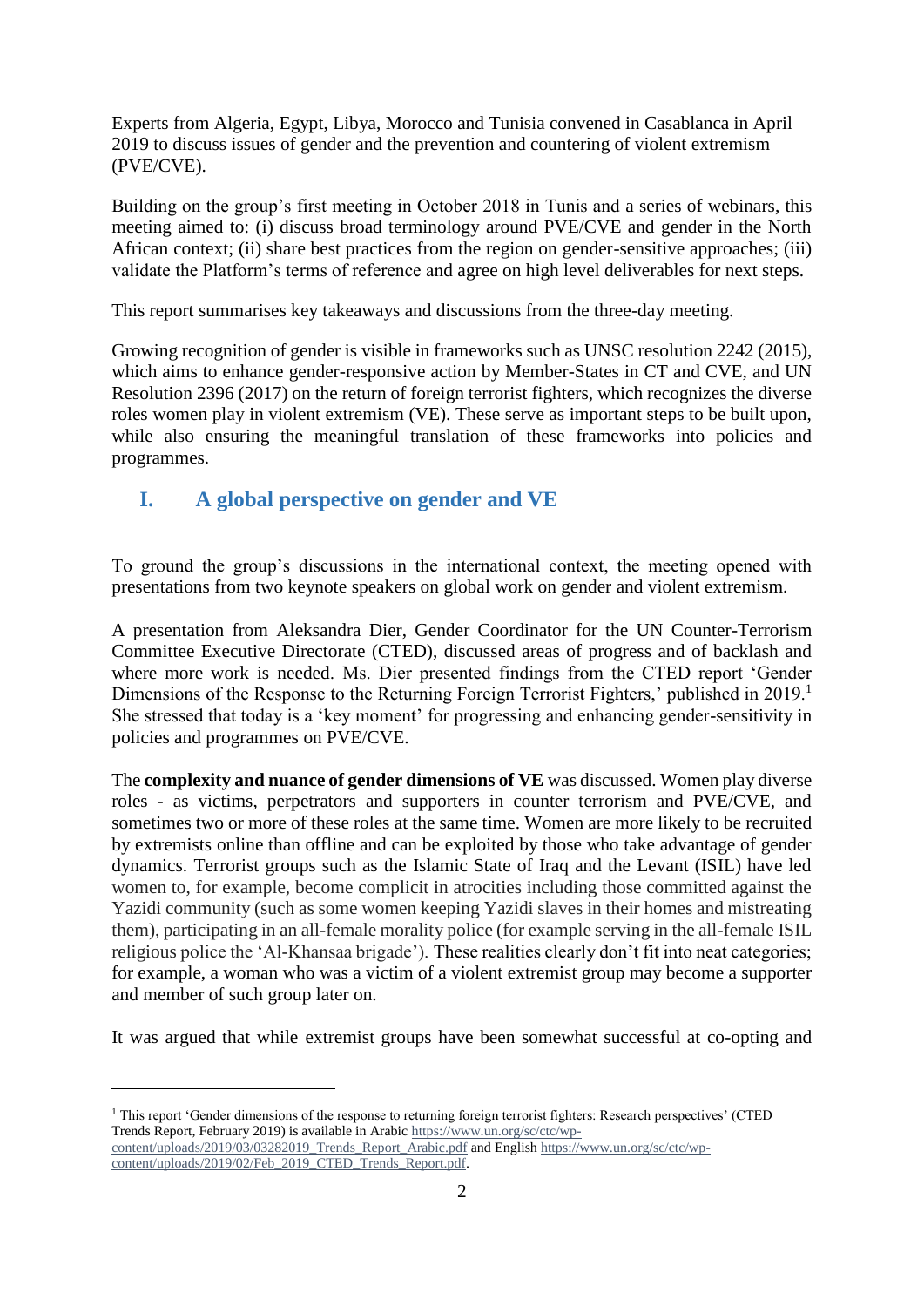exploiting women, gender norms and gender dynamics, **PVE/CVE programmes have not sufficiently addressed these issues, often instead finding their grounding in gender assumptions. As a result, programmes are often limited in their engagement with women, and therefore in their effectiveness.** Research has identified in some regions the roles poverty, social marginalisation and lack of socio-economic opportunity play in driving women into violent extremism (these were highlighted, for example, as factors prompting women from Boko Haram to return to the group). Research also suggests that gendered assumptions can impact the treatment of women by PVE actors, for example women often receive less severe treatment in criminal justice systems.

In some cases, **PVE programmes can have adverse effects on women particular,** an important consideration when bearing in mind principles of 'do no harm'. As explained by Yasmine Ahmed, Director of Rights Watch UK, there are a number of areas where CT/CVE policies and practices impact women, including 1) women being directly targeted by policies in circumstances which fail to appreciate their vulnerabilities and experiences, 2) women experiencing collateral consequences of policies directed at male family members, 3) the impacts on and burdens of women of the increasing securitisation of social services, 4) the gendered impact of surveillance policies, and 5) the representation or lack thereof of women in decision making roles. In discussing the UK context, Ms. Ahmed stressed the risks of securitizing services essential to women such as those addressing domestic violence, or English as a second language and other educational programmes, which can shut down opportunities for people to voice concerns and for vulnerable women to access much needed support. These gendered impacts should be further recognised and explored in research and programme design in ways that engage civil society actors, including women.

Both speakers highlighted that ensuring women's inclusion in the design, implementation, and evaluation of PVE/CVE programmes, engaging civil society more directly, and involving men and boys in gender and PVE/CVE programmes should be prioritized to ensure a more rightsbased and gender sensitive approach across country contexts.

## **II. Definitions**

Definitions relevant to work on gender and VE bring forward a range of interpretations, connotations and meanings in North Africa. Experts discussed terms such as gender, PVE, CVE and Violent Extremism/Terrorism from a country-specific perspective – grounding these terms in legal frameworks, and raised use of other terminology such as 'counter-terrorism', 'radicalization' and 'demobilisation and reintegration' (DDR) for addressing VE in the region. There was no consensus on definitions, rather that terminology is context-specific in its use and understanding. Participants recommended to undertake a study to look at the relationships in language between laws at the national level and international legal frameworks. While experts noted that these are fluid concepts and based on historical context, they also shared context-specific observations.

Gender was identified as a term which requires better clarity in translation and usage in the region. The word gender for example in Arabic in the region is not mainstreamed in research/literature or legal/official frameworks and often not understood. Instead, the word "women" is used as the concept of gender can present "red lines". However, experts recognized the importance of understanding gender relationships and not focus on women only. For example, in understanding why women join VE groups, the change in gender roles needs to be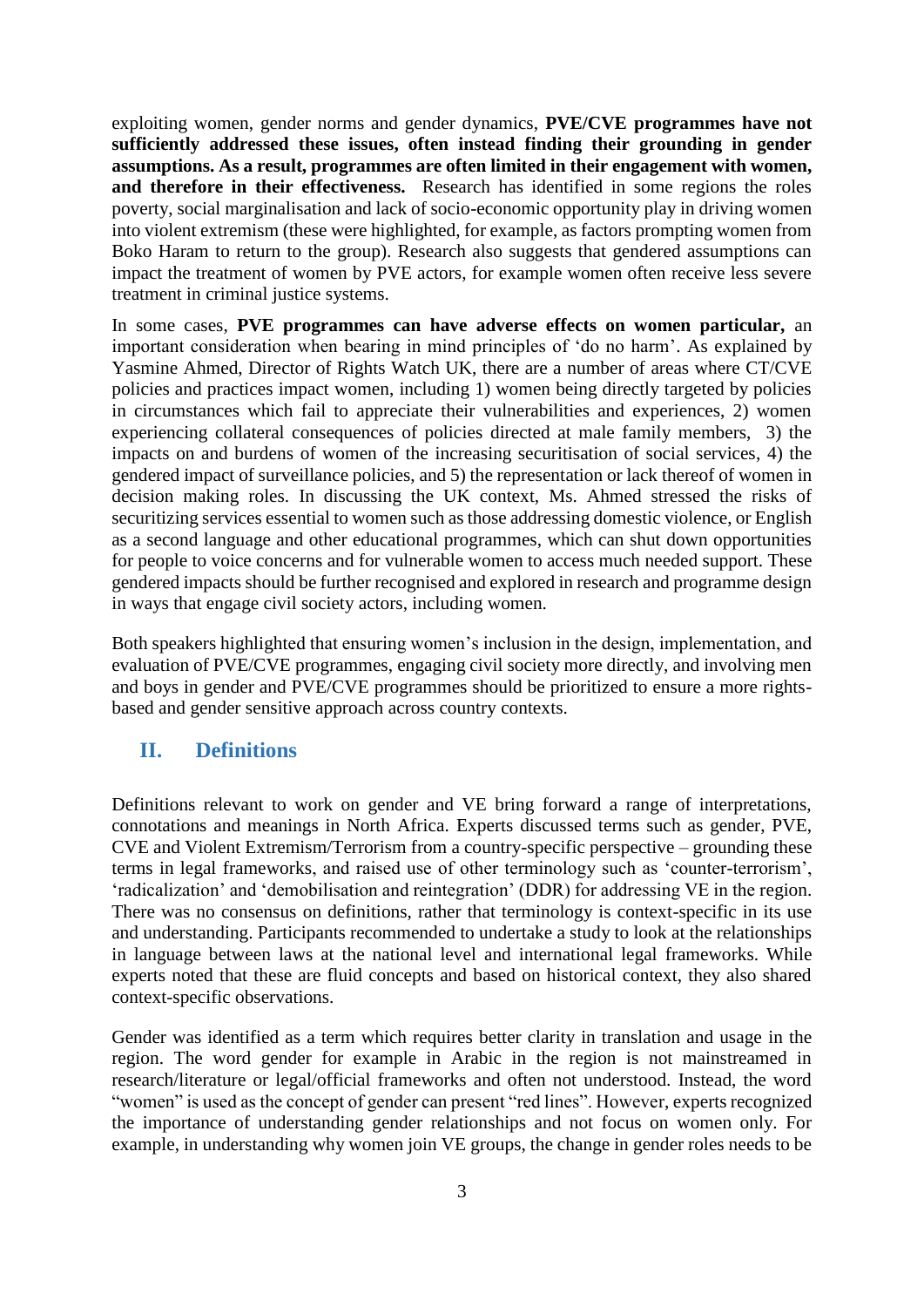taken into account. The intersectionality of gender related dimensions should be considered to make programmes 'gender' sensitive in relevant ways at all levels.

The participants found the distinction between PVE and CVE as laid out in the Geneva Conference on Preventing Violent Extremism  $(2016)^2$  to be outdated and requiring further nuance and integration/alignment with terms such as rehabilitation and de-radicalisation. During the previous Tunisia meeting, experts noted the use of the concept of prevention in their National Strategy. It was noted though that the word 'extremism' is sometimes used in North Africa, but is sometimes, but not always, combined in the phrasing 'violent extremism'.<sup>3</sup> Overall, 'terrorism' is a more commonly used by government institutions, national strategies and legal frameworks in the region. Some felt that the use of the term terrorism can be restrictive, with particular connotations (such as a securitised understanding) and can prompt specific policy responses that might not be relevant for all situations, and wider understanding of the range of terms and how they can bring nuanced understanding to debates should continue to be explored.

# **III. Push and pull factors and drivers of VE: Learnings from North African countries**

Discussions on the push and pull factors driving VE highlighted the need to better understand the drivers of extremism in North Africa for both men and women. Experts stressed the point that more gender-specific research on the push and pull factors is needed to address and prevent violence.

## *Stereotypes and models of VE actors*

Experts discussed the prevailing assumption that women are easy to radicalise but are less likely to practice terrorism. This perception, which requires further exploration, risks creating stereotypes that cause actors to be unable to appropriately address and recognise women's' roles as active fighters and perpetrators of violence. Experts highlighted the importance of recognising the varied roles women play in the region in perpetrating violence, as active actors in terrorist groups performing a wide range of roles such as recruiting people online (including foreign terrorists in ISIL), providing safe havens and logistical support, collecting information and planting improvised explosive devices (IEDs).

There isn't one model that explains why people, including women, join terrorist groups. An Egyptian expert presented research that highlighted factors that are commonly found among terrorists in Egypt. Through her research<sup>4</sup>, she found that middle or high education coupled with the inability to find work or being engaged in low-quality jobs, as well as a limited knowledge of religion, can contribute to a situation where a person has limited opportunity to contribute to public life and is more likely to develop grievances making that individual vulnerable to radicalisation. The research also showed that radicalization, within her sample, took place mostly online, and other spaces for radicalisation included mosques. Radicalisation often occurred in a close circle of friends and relatives, and in particular for second generation

1

<sup>2</sup> Please see FAQ from the Geneva Conference on Preventing Violence Extremism, 7 and 8 April 2016, 'What is the difference between PVE and CVE?', available a[t https://www.un.org/counterterrorism/ctitf/en/faq-geneva-conference](https://www.un.org/counterterrorism/ctitf/en/faq-geneva-conference-preventing-violent-extremism)[preventing-violent-extremism.](https://www.un.org/counterterrorism/ctitf/en/faq-geneva-conference-preventing-violent-extremism) 

<sup>&</sup>lt;sup>3</sup> Tunisia has a 2015 national strategy on 'extremism and terrorism'.

<sup>4</sup> Research covered a sample of 30 radicalized men and women, including young people. Interviews took place in 2015- 2016.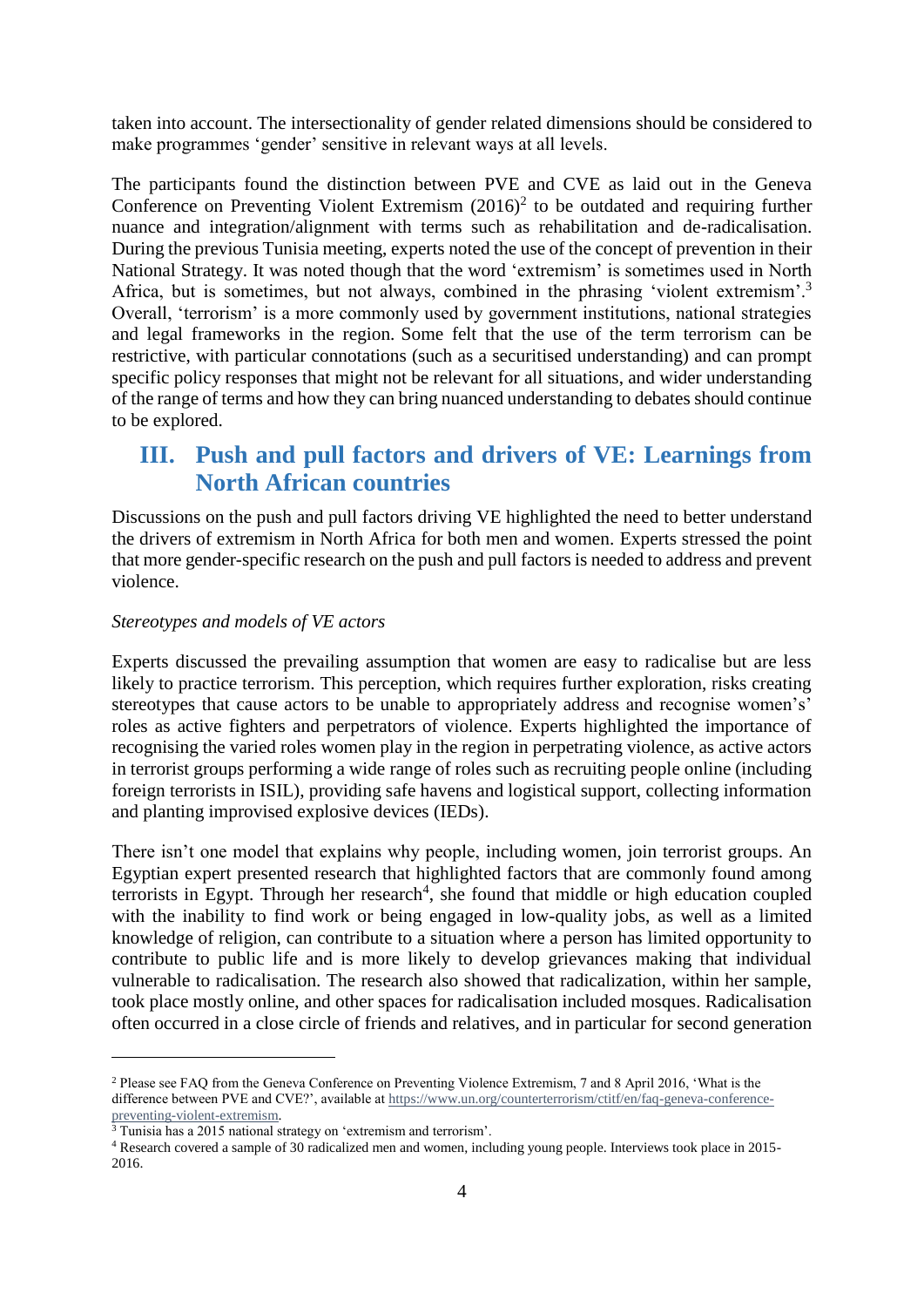Egyptians living in Gulf countries. The expert also noted that women become an attractive constituency for terrorist organizations who take advantage of their grievances (for example if victims of terrorism, lost a member of their family) to recruit them, and highlighted the different roles of women in contributing to terrorism. It was posited that those who enjoy better socioeconomic living conditions coupled with sufficient economic and social opportunities are more difficult to recruit in extremist/terrorist groups. It was also argued that Egyptians living abroad are susceptible to extremism. It was noted by presenters that social media networks, which are widely used in Egypt (48 million Egyptians use the internet on a daily basis versus 27 million who use Facebook on a daily basis), are being abused by extremist/terrorist groups to recruit Egyptians, particularly women. Experts noted that not only have women been recruited into joining such groups, but they have also committed serious crimes as IS fighters. Research shows that some of the recruited women have even become leaders within these groups. There are currently at least 750 Egyptians in Syria and Iraq.<sup>5</sup>

A Tunisian expert further elaborated on the different roles of women and use of stereotypes. She noted that stereotypes prevail in understanding why women join. Women are often depicted as making an emotional decision (romance) while in reality women experience socioeconomic marginalization, which may be a contributing factor. She added that men are not less emotional than women and are also manipulated into joining VE groups She emphasised that while women play different roles in terrorist groups, it is often not women's decisions to undertake these roles; rather it is a decision made by the group leaders with the idea that women are subservient to men. The expert added that there are differences in the roles women are given can find their differences in nationality – with women from Europe/USA and from Saudi Arabia taking on different roles then women from the region. She considered that the assumption by Tunisian women of leadership positions in Daesh results from their longing for empowerment and leadership and their capacity to exercise such a role. In Tunisia for example, many women were used as recruiters and spies to collect intelligence for terrorist groups, with one recent case of a female suicide bomber in Tunisia. Moreover, women from the Maghreb were often not featured in the publications and writings of Daesh (ISIL), while many Saudi women wrote statements featured publicly, supporting terrorism through writing. She added that many women have suffered and were tortured in trying to escape these groups, *"we need to listen to these women on a moral basis/obligation"* and that as researchers and experts it is important to dig deeper and without judgement to make gender-sensitive recommendations.

Participants further discussed the importance of gender norms and expectations about men and women and how they can drive VE – both stereotypes about masculinity (the 'zero to hero' trope) and how women's ideal role in society, the family and the public space can serve as drivers of radicalization and require fuller attention in strategies to develop gender-sensitive approaches to PVE. Several experts also highlighted the importance of undertaking research with psychologists who are trained on the issue to better identify psychological factors, including per sex and age disaggregated data.

#### *Violence, drivers and approaches*

1

Participants highlighted the importance of historical and national context in developing programmes that address the drivers of violence and radicalisation across the five North

<sup>5</sup> For further exploration of returning foreign terrorists and the security challenges they raise, see Dr. Eman Ragab (2018) 'Returning Foreign Terrorists: What Type of Security Challenges Are They Posing?" *Violent Extremism*, IEMed. Mediterranean Yearbook and Dr. Eman Ragab (2019) 'IS returnees' Al-Ahram Weekly, 17 April.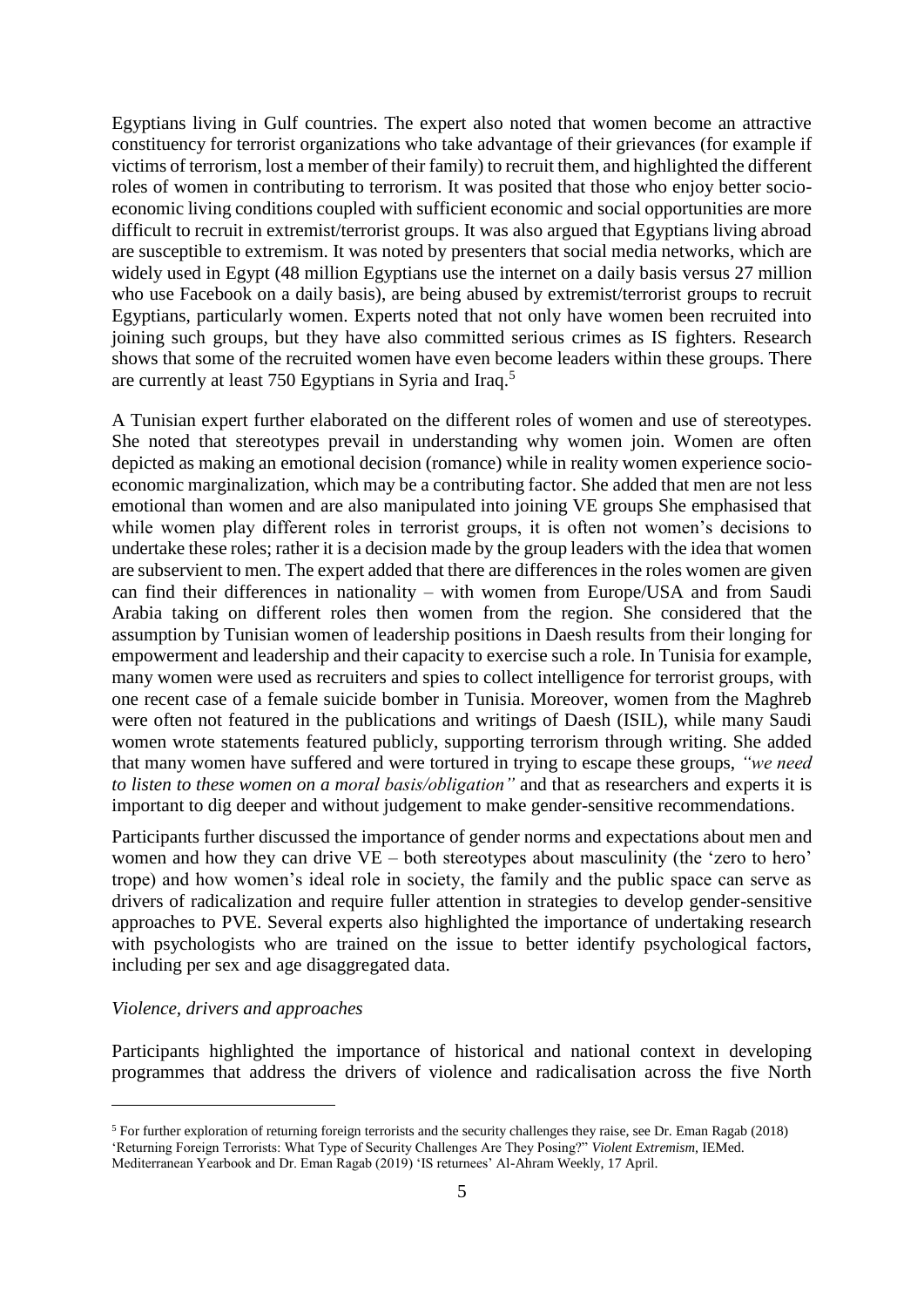African countries, and picked up on themes discussed in the first platform meeting. Domestic violence and psychological violence as drivers were identified as important areas of concern that require greater focus in PVE initiatives. Experts highlighted the need to consider programmes addressing family safety and prevention of domestic violence as relevant to PVE in the region. In a series of discussions on national programmes and policies (explored in the following section), a number of religious education initiatives were presented and explored for informing further work on PVE in the region, and members stressed the need for more learning and evaluations to understand what works to prevent extremism.

# **IV. Best practices and learning on gender and PVE/CVE programmes and policies and a gender sensitive security sector from North Africa: Evidence and knowledge gaps**

Experts discussed a range of specific country research, programmes and initiatives in sessions on 'what works' in mainstreaming gender into PVE/CVE programmes and on gender in the security sector. Through these sessions, a range of examples were raised and discussed within the national histories and contexts relevant to the meeting. Highlights from the discussions are explained below.

• **Morocco** 

Experts discussed a few of the large programmes in Morocco aimed at preventing terrorism and violent extremism, including the Mourchidat programme, launched by the Government of Morocco in 2015 through the Mohammed VI Institute for the Training of Imams to deliver religious training programmes for men and women that promote an 'authentic, tolerant and open Islam'.<sup>6</sup> The programme annually trains around 150 (male) imams and 100 (female) mourchidat as religious preachers. Training is available for Moroccan citizens, and African and European countries have also sent candidates to participate in the trainings. The role of female mourchidat was described as to preach the teachings of the Islamic Sharia and contribute to preserving the religious unity and social cohesion of society. Courses include the history of religions, languages and jurisprudence for women, among other topics. Requirements for mourchidat applicants include knowing at least half of the Quran by heart and having a bachelor's degree or its equivalent.<sup>7</sup> Successful candidates are hired by the state by contract and their preaching is monitored to ensure alignment with agreed messaging.

The Musalaha (reconciliation) programme launched in 2017 was also discussed as a relevant to PVE in the region. The programme aims to reconcile, reintegrate and rehabilitate those in prison on terrorism charges. It is implemented by the Directorate for Prisons, in collaboration with the Rabita of Oulemas, the National Council for Human Rights and experts specialized in radicalisation. The programme is composed of three main axes: reconciliation with oneself, reconciliation with religious texts and reconciliation with society. It is part of a wider security governance programme in Morocco. It is run across four regions in Morocco, engaging in work to promote education and support those who are vulnerable.

<u>.</u>

<sup>&</sup>lt;sup>6</sup> 'HM the King, Commander of the Faithful, Inaugurates Mohammed VI Institute for the Training of Imams, Morchidins and Morchidats in Rabat'. Available at http://www.maroc.ma/en/royal-activities/hm-king-commander-faithful-inauguratesmohammed-vi-institute-training-imams.

<sup>7</sup> Mohammed-vi-institute-training-imams, Available at https://bit.ly/2WwlpWS.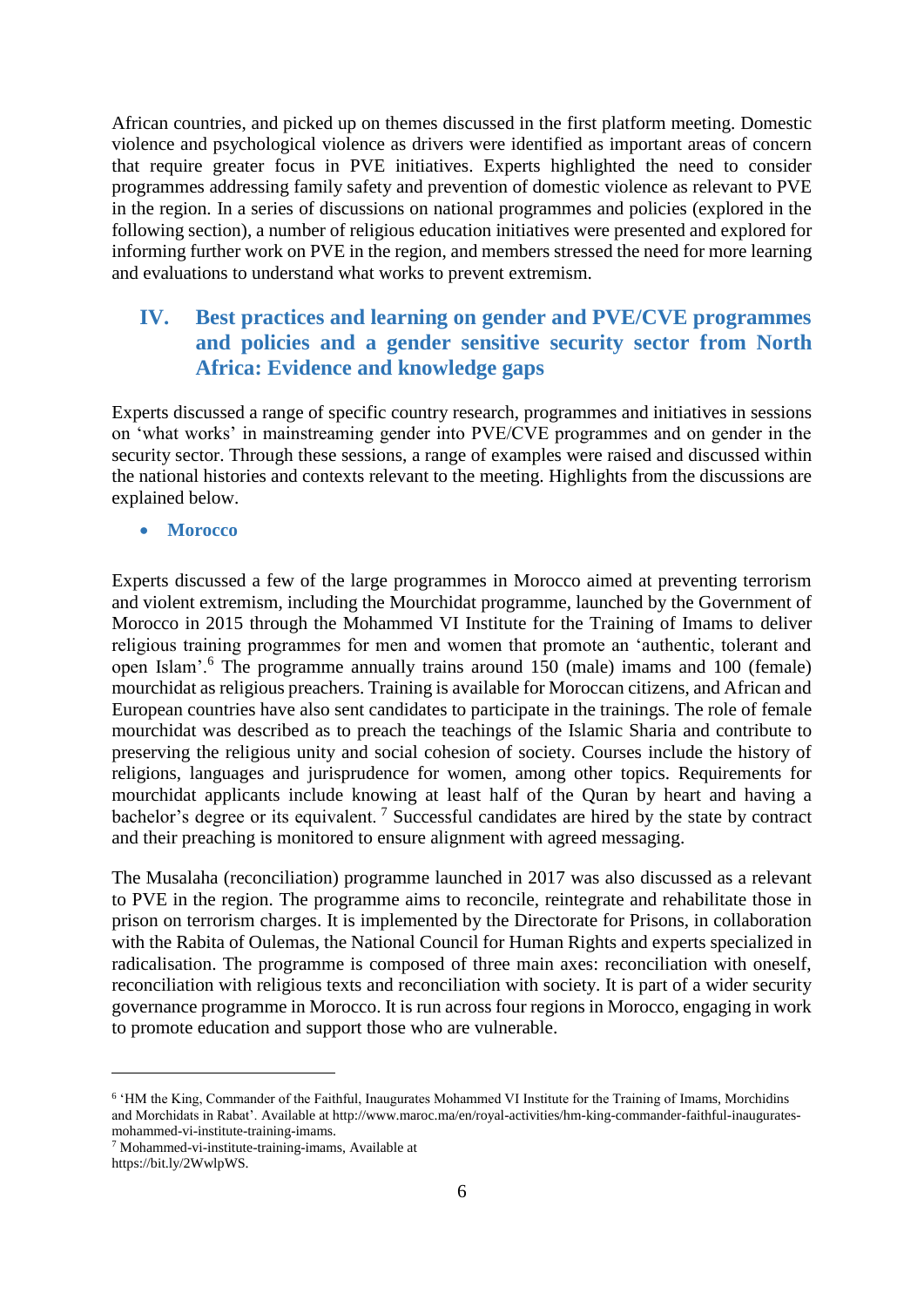In its first edition, the programme included: a dimension of religious preparation for understanding and correct assimilation of the religious text in a manner that reinforces the values of tolerance and moderation; a rights-based and legal dimension; training prisoners in understanding and accepting the legal framework; re-education and psychological accompaniment, and socio-economic re-education.<sup>8</sup>

Within the scope of security programming, an expert presented recent efforts by the Government to build trust between the citizens and security forces by organizing annual 'open door days' across the country where people can meet with security sector actors. The Government of Morocco has also developed a human-rights training for security actors.

Experts debated the impact and potential of these programmes, and suggested learning and evaluation needs to be done to better understand how these and similar programmes can support PVE in the region. It was noted that the Mourchidat programme should be further analysed to understand its impacts and potential for use as a tool for women's empowerment and for PVE, as well as the challenges and risks such programmes may raise in entrenching patriarchal norms. Members discussed the challenges posed by patriarchal social norms in the region, which can hinder the ability of women to gain equal respect to men as religious preachers. Experts also raised the challenge that further legislation to protect people who reach out to returnees across North Africa would be necessary to prevent those aiming to work with returnees from being targeted by security forces as suspects themselves.

## • **Egypt**

Egyptian experts presented the results of fieldwork aimed to explain the motives behind youth joining extremist/terrorist groups. Lack of democracy, unemployment, a low level of general knowledge, illiteracy, the existence of a wide marginalised strata in the society coupled with limited knowledge of religion have been all cited as being some of the driving factors which have driven people to participate in VE in the Egyptian context. Experts discussed these factors including how they relate to other experiences and research across the region to help inform approaches in Egypt to address the factors driving violent extremism (see section on push and pull factors for further details).

According to experts, there is a wide range of national frameworks, policies and programmes that aim to support women and address violence, including those aimed to enhance the economic empowerment and social protection of women. Specific programmes to support women's social protection in Egypt include the Takaful and Karama cash transfer programmes, which support low-income families, including those with very young, very old or disabled family members. These efforts aim to support and empower women and girls in Egypt and address some of the barriers women face in society. On the policy side, Egypt's National Council for Women in 2015 adopted a strategy to stop violence against women, which works with various partners to implement programmes. A number of government programmes to support women were discussed, such as a department dedicated to incidents of violence against women run by women officers as part of Egypt's Ministry of the Interior. The Bibliotheca

1

<sup>8</sup> Musalaha programme, Available at :

[http://www.dgapr.gov.ma/Baramej/Pages/%D8%A8%D8%B1%D9%86%D8%A7%D9%85%D8%AC-](http://www.dgapr.gov.ma/Baramej/Pages/%D8%A8%D8%B1%D9%86%D8%A7%D9%85%D8%AC-%D9%85%D8%B5%D8%A7%D9%84%D8%AD%D8%A9.aspx) [%D9%85%D8%B5%D8%A7%D9%84%D8%AD%D8%A9.aspx](http://www.dgapr.gov.ma/Baramej/Pages/%D8%A8%D8%B1%D9%86%D8%A7%D9%85%D8%AC-%D9%85%D8%B5%D8%A7%D9%84%D8%AD%D8%A9.aspx)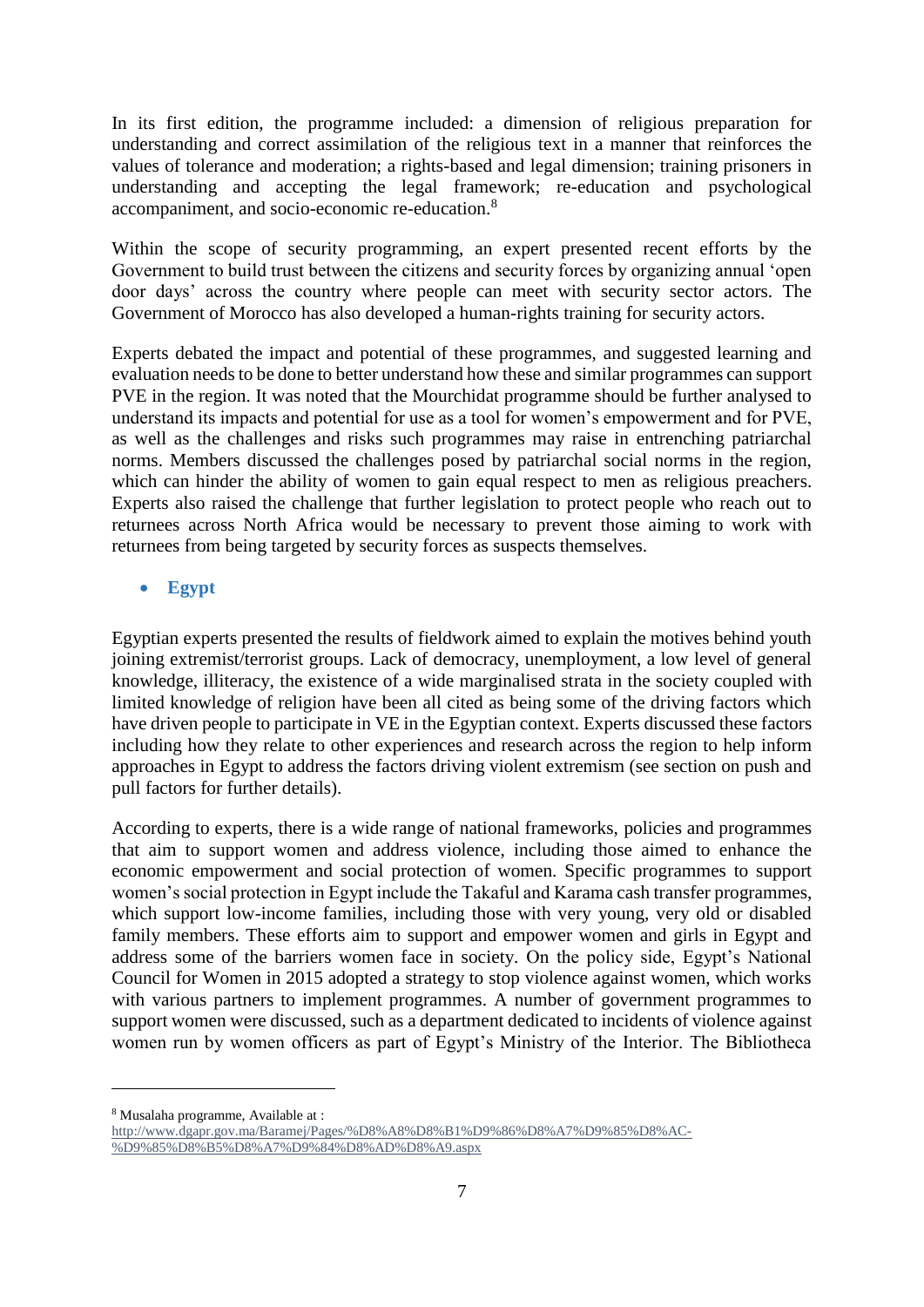Alexandrina (Library of Alexandria) in Egypt was also discussed as a site for enhancing tolerance, dialogue and understanding in Egypt through cultural, artistic, and intellectual activities.

#### • **Tunisia**

A reduction of terrorist incidences in the region was seen the result of increased surveillance and military presence. Experts highlighted that dormant groups still exist in Tunisia, especially in the mountains and women may be playing a role in these groups. Tunisia's programmes to train women preachers were raised as an approach requiring further analysis. While these programmes have trained some 280 women, training has not always been sufficient, and concerns exist that women don't share the same status as male preachers and that they have limited impact on men's ideologies. One initiative proposed was to have an ombudsman who check in on the content of mosque preaching, a role that women could play as well as men. It was also stressed that young women and young men should be trained as preachers to reach younger groups. An expert raised concern that non-Salafi Imams often have a poor grounding in theology and are not able to respond to questions raised by different Islamic groups in Tunisia.

Concern was raised by some participants about the lack of involvement of women in the development of the National Strategy for Countering Extremism and Terrorism, in 2015 in the context of a number of high-profile cases of violent extremism. Experts stressed the importance of discrediting and countering the illusion of empowerment that terrorist organizations use to attract women. They also noted the importance of the security sector engaging with women and young women to define responses and highlighted the lack of access to returnees for research as a limitation in adopting a comprehensive approach to PVE/CVE.

Findings from research conducted on the reintegration of former fighters and extremists, including women, in prisons in Tunisia was presented to demonstrate some of the latest learning on women returnees in the country. Recent cases of women engaged in VE such as Fatma Zouaghi and Mona Gibbi have highlighted the importance of understanding why women are attracted to violent extremist groups in Tunisia.

The research found that some 3% of female prisoners studied were in prison for terrorist acts, but most of them - 98% - were returnees (many of whom fought in Syria, Iraq and Libya). While the women researched share characteristics in common, they are also diverse in many ways. 50% of these female terrorists in the prisons were divorced, 30% have children, 70% were unemployed or were daily labourers and 40% have husbands who are terrorists. Among returnees, 40% are suffering from mental trauma. While many were not employed and were school drop outs, 80% of returnees were literate, and most felt marginalised. Everyone interviewed for the research including returned fighters agreed that 'Islam was a religion of tolerance' – suggesting there is important work to be done to explore Islamic thought as a source for peace and tolerance.

The discussion on prisons in Tunisia helped raise a consensus that there is a need for new research, data collection, and scientific approaches to build on the existing research in this area in order to improve policies for reintegration and prisons that are gender sensitive as a matter of priority for those interested in gender and PVE. It was also highlighted that there is a need for more female researchers and scholars, including those with a solid background on religion,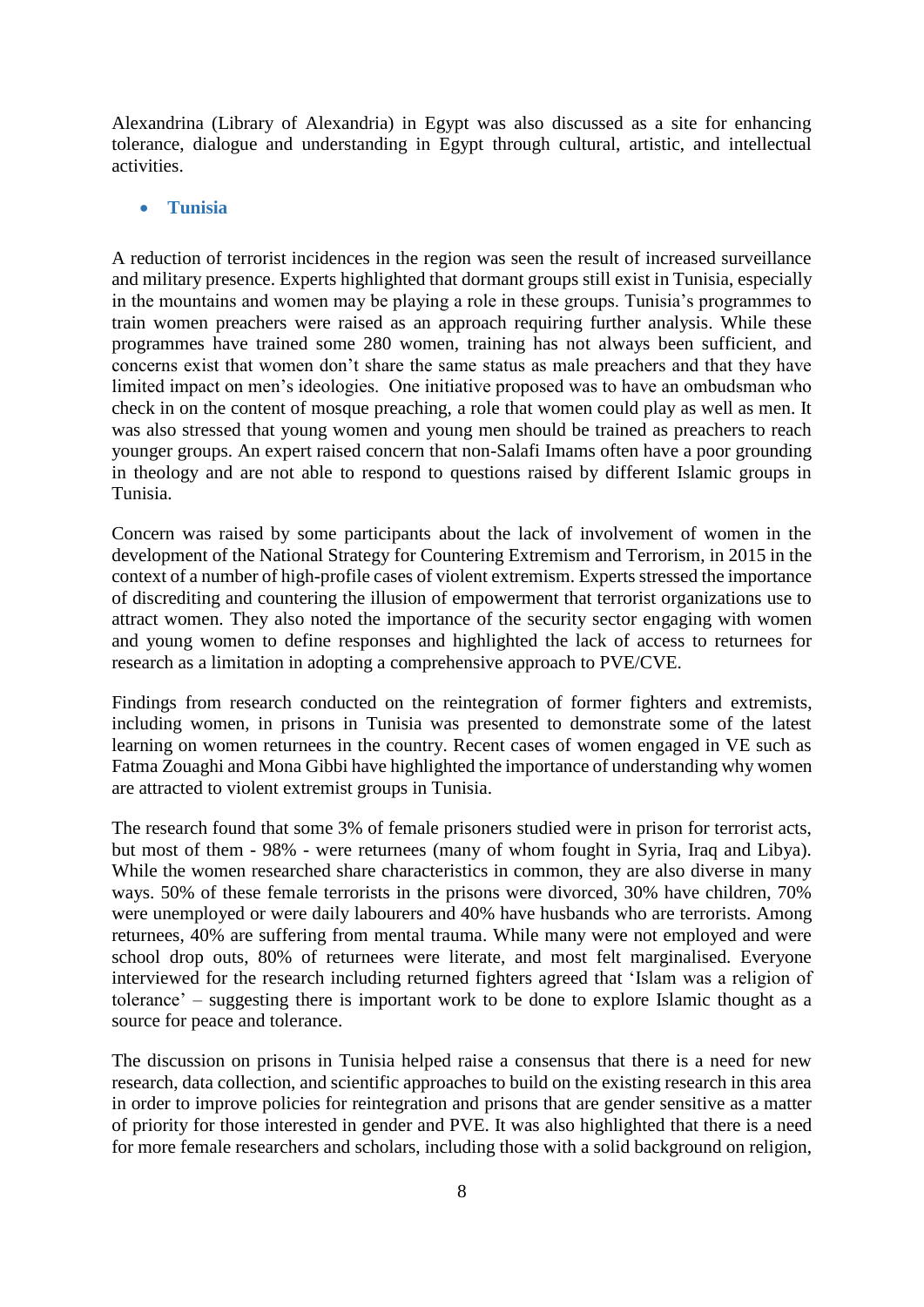to reach women and to interpret religious sermons in an inclusive manner taking into account women's perspectives.

#### • **Libya**

With funding from UN Women, a Libyan expert and her team are currently conducting research in Libya on VE. The research includes interviews with a broad spectrum of people in Libya, interrogating how men and women are recruited by extremist groups, why extremist groups target women in particular ways and what tools the Libyan state can use to counter violent extremism. The many challenges in conducting the research were highlighted, including security risks for researchers and participants and difficulties in reaching the selected sites. The experts discussed initial early findings.

In Sabha, where there is a large Salafi and illegal migrant community alongside known extremists of varied ideologies, researchers found that there was no confrontation between the community and extremists. In Germa, known be a hub for illegal migrants, armed groups, and militias from different religious affiliations, the expert expressed concern that there is a lack of collaboration between the state and tribes to control extremist groups and saw more people siding with violent extremist groups than in the other three sites.

The research found that while some women participate in extremist groups in Libya, they tend to be non-Libyan nationals. These women faced unequal treatment, sometimes arrested and going through courts while Libyan women accused of terrorism sometimes had support of families and tribes to evade such ramifications. The experts stressed the need and urgency of rehabilitating violent extremist women who have left Iraq and Syria and returning to, or coming to Libya, as many often have no other alternative then to follow a violent extremist group. Foreign women -including from Morocco, Egypt, the UK – fleeing Syria and Iraq and arriving in Libya are sometimes married to a Libyan terrorist fighter. The experts noted the need for rehabilitation and reintegration in the security environment in Libya, areas identified as a blind spot for existing programmes, where civil society organisations (CSOs) working on justice systems could invest more directly in rehabilitation and reintegration programmes that support women not only within the justice system but after they reintegrate in communities.

#### • **Algeria**

The expert focused on Algeria's history and social context as critical to understanding gender and PVE in the country. The experience of civil war (1991-2002) has had lasting social and political impacts relevant for addressing VE. Extremists who were arrested during the civil war were imprisoned, and their victims and families have lacked adequate psychological and other support. After a number of years, extremists were slowly returned to the very communities where they had launched attacks, which threatened the re-victimization of those who had been previously harmed, and processes did not sufficiently address the need for reconciliation and support for the victims.

In the aftermath of Algeria's civil war, the government worked to control certain Islamic groups resulting in the promotion of pacifist and apolitical forms of Salafism. The gendered dimensions of this require further understanding, including on perceptions of masculinity. Armed groups were seen as an opportunity for fraternity and men who participate can be portrayed as strong heroes and martyrs. Linked to the promotion of apolitical forms of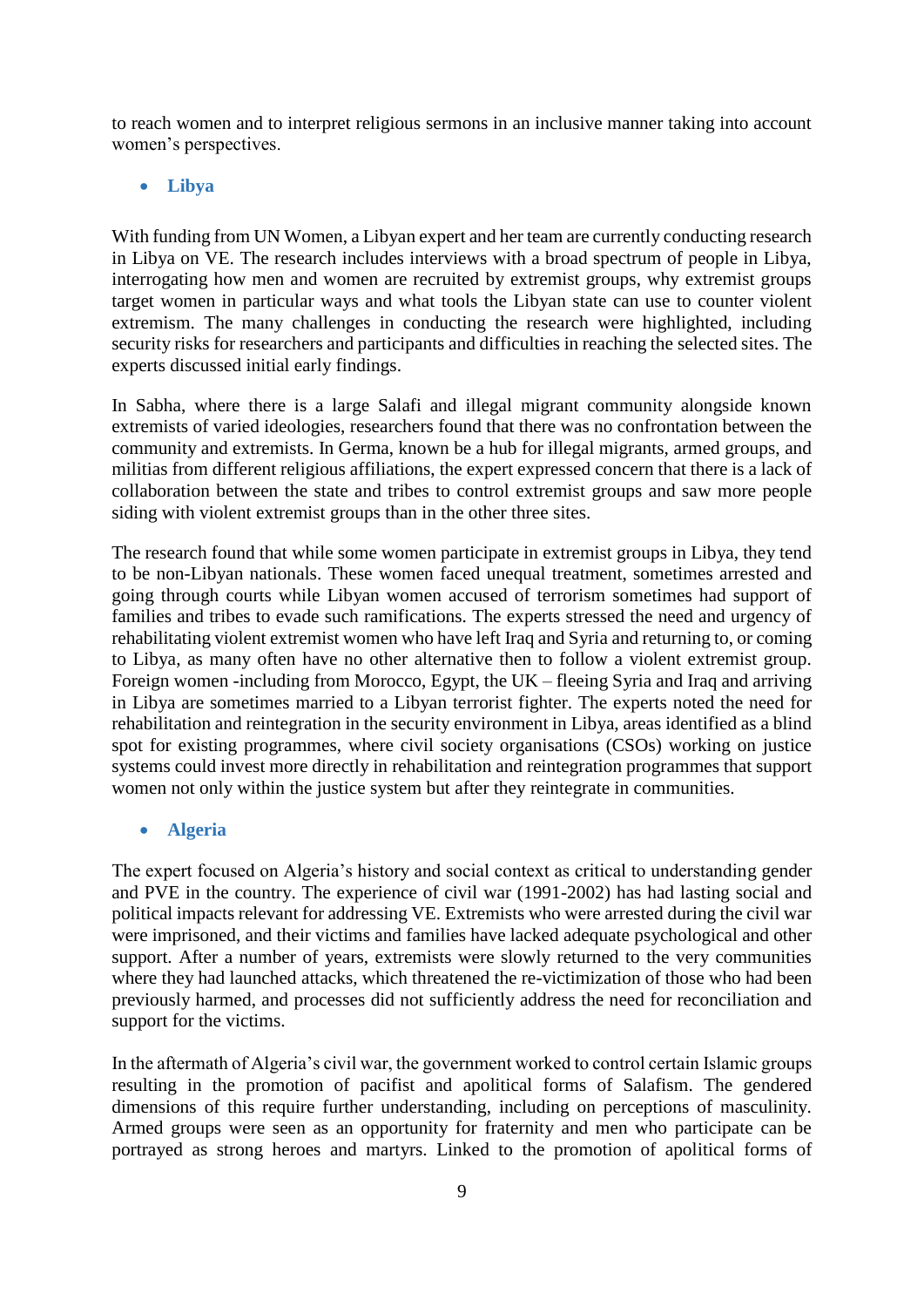Salafism, one change observed was that women wearing a full veil gained particular respect as religious women in the society, and that the influence of religion and changes in social and gender norms have impacted the ways in which women have been viewed differently over time in Algerian society, indicating that work on empowerment and equality need to understand the address historical and social context in Algeria. The role of the veil and how veiled women are treated across the region was discussed, for example, when they wish to join security and government services and in certain public spaces. In Algeria there have also been efforts to professionalise women's religious positions. Similar to Morocco, there are also mourchidat. Again, it was highlighted that the role of women mourchidat would be essential in promoting women's leadership, though it was emphasised that work to establish roles for female preachers in Algeria needs to ensure patriarchal standards are not reproduced.

In light of history in Algeria and modernisation of the postcolonial state, there have been social crises including young people left behind seeking a type of authority. Experts expressed concern that this can be a factor driving Algerian youth to violence and extremism. The image of the 'hero' holds importance in Algerian society and efforts to fill the male stereotype can be a factor in the drive to extremism.

# **V. Conclusions**

The meeting identified a range of areas of convergence among experts and agreed takeaways that are useful for cross regional exchange.

Key takeaways from the meeting include:

- The issues of returnees, rehabilitation and reintegration of violent extremists and their gender and psychological dimensions require urgent policy and programming attention in North Africa. Rehabilitation and reintegration were identified as a key gender issue in the region in need of further analysis and attention.
- Harmful masculinity and femininity and stereotypes for both men and women need to be addressed in programmes to prevent violent extremism, including work for reintegration and rehabilitation.
- The role of families including mothers should be better explored and account for understandings of gender dimensions.
- Drivers of extremism include isolation/marginalization which require family and community responses.
- Gender as an intersectional approach which take into account diverse drivers and factors of VE can help widen our understandings of extremism in North Africa.
- There is a need for more evidence and data-driven methods for addressing gender and VE, including to improve rehabilitation programmes in prisons and community integration strategies. This includes having more female researchers and specifically trained psychologist undertaking research.
- Education, including religious education, can play a key role in combatting the lack of knowledge on religion which can drive VE. Countries' various programmes should be further explored and evaluated from a gender perspective to further enhance women's leadership (an area to continue to explore in the region includes the role of education female religious scholars).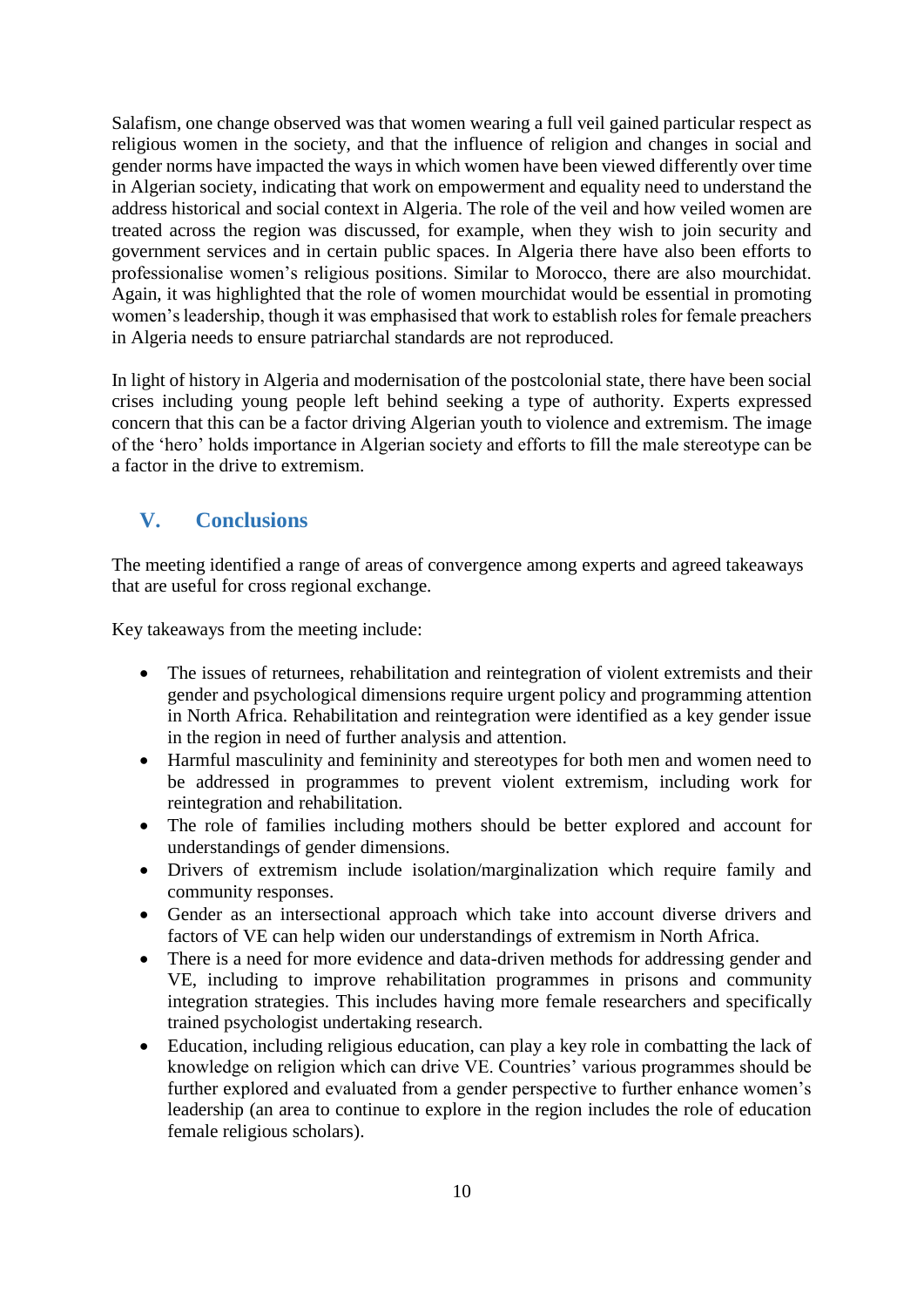• There is a need to engage victims and marginal women and young people, more thoroughly throughout the process of design, delivery and PVE/CVE programme activities.

Given the range of priority areas identified by the group for future regional discussion and collaboration, further meetings and cross-regional engagement among North African experts should continue to explore these priority areas. Further engagement on the topic of gender and PVE in the region could support more targeted and specific workshops on priority areas such as the reintegration and rehabilitation of returnees, gender and religious training and education, and gender-sensitivity in national and community programmes.

There is a particular interest among experts for the next Platform meeting to be on the topic of returnees, which could help expand on areas of interest raised in the recent Casablanca meeting. This and other more focused discussions across priority areas can help shape and deepen more specific Platform activities and outputs in the future.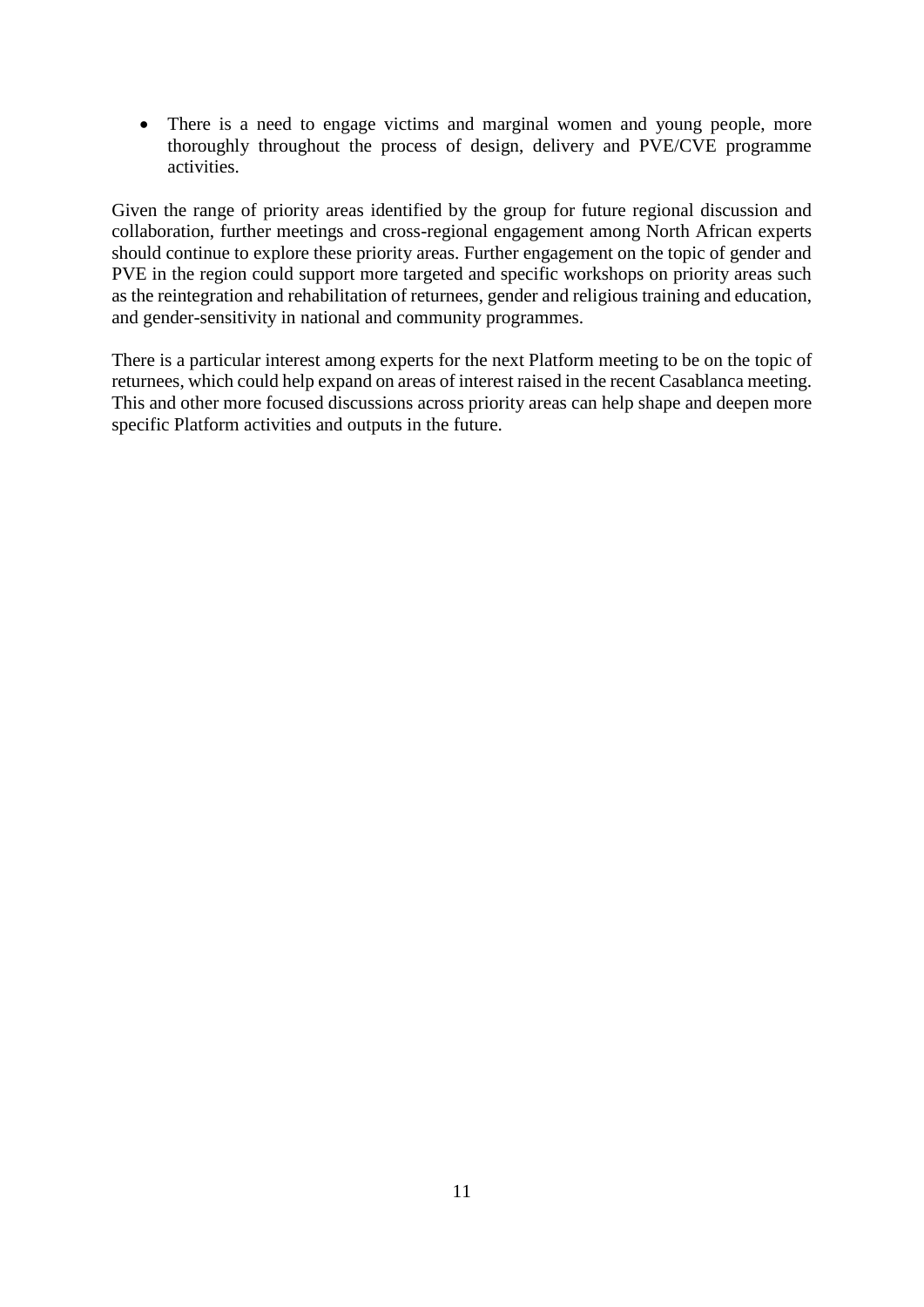# **ANNEX I**

1

## *Theories of change*

Meeting participants explored theories of change as a tool for designing gender-sensitive programmes to address PVE. Theories of change involve '[M]aking explicit a set of assumptions in relation to given change process'.<sup>9</sup> As documents that explain causal relationships and assumptions between activities intended to lead to an outcome/goal, theories of change help programme designers deal with complex realities and develop approaches for implementing PVE efforts in different contexts.

Meeting participants in two groups explored the theory of change tool to unpack the relevant steps, activities and assumptions for reaching goals in the regional context around two statements selected by the groups:

- Goal #1 Female returnees are rehabilitated in ways that address their human rights and reduce the probability that they re-join an extremist group
- Goal #2 The international funding environment supports the development of gender and PVE programmes

Group #1 discussed the goal of rehabilitating returnees, identifying and mapping a number of priority areas and linked actors and activities for achieving this and related goals. A priority identified was for efforts to align programmes and policies to national legal frameworks in each of the National African countries. Participants highlighted the importance of building bridges for communication with returnees and developing customized rehabilitation programmes that focus on the religious and psychological dimensions facing returnees. The role of the media and approaches such as art therapy and family therapy were also identified as important tools, and girls and mothers were identified as having specific experiences and needs that need to be addressed. Evaluation and monitoring tools to follow up with returnees should be prioritized to improve a more rounded and long-term approach to PVE.

<sup>9</sup> Craig Valters (2015) 'Theories of Change: Time for a radical approach to learning in development'. Available at [https://www.odi.org/sites/odi.org.uk/files/odi-assets/publications-opinion-files/9835.pdf,](https://www.odi.org/sites/odi.org.uk/files/odi-assets/publications-opinion-files/9835.pdf) p. 5.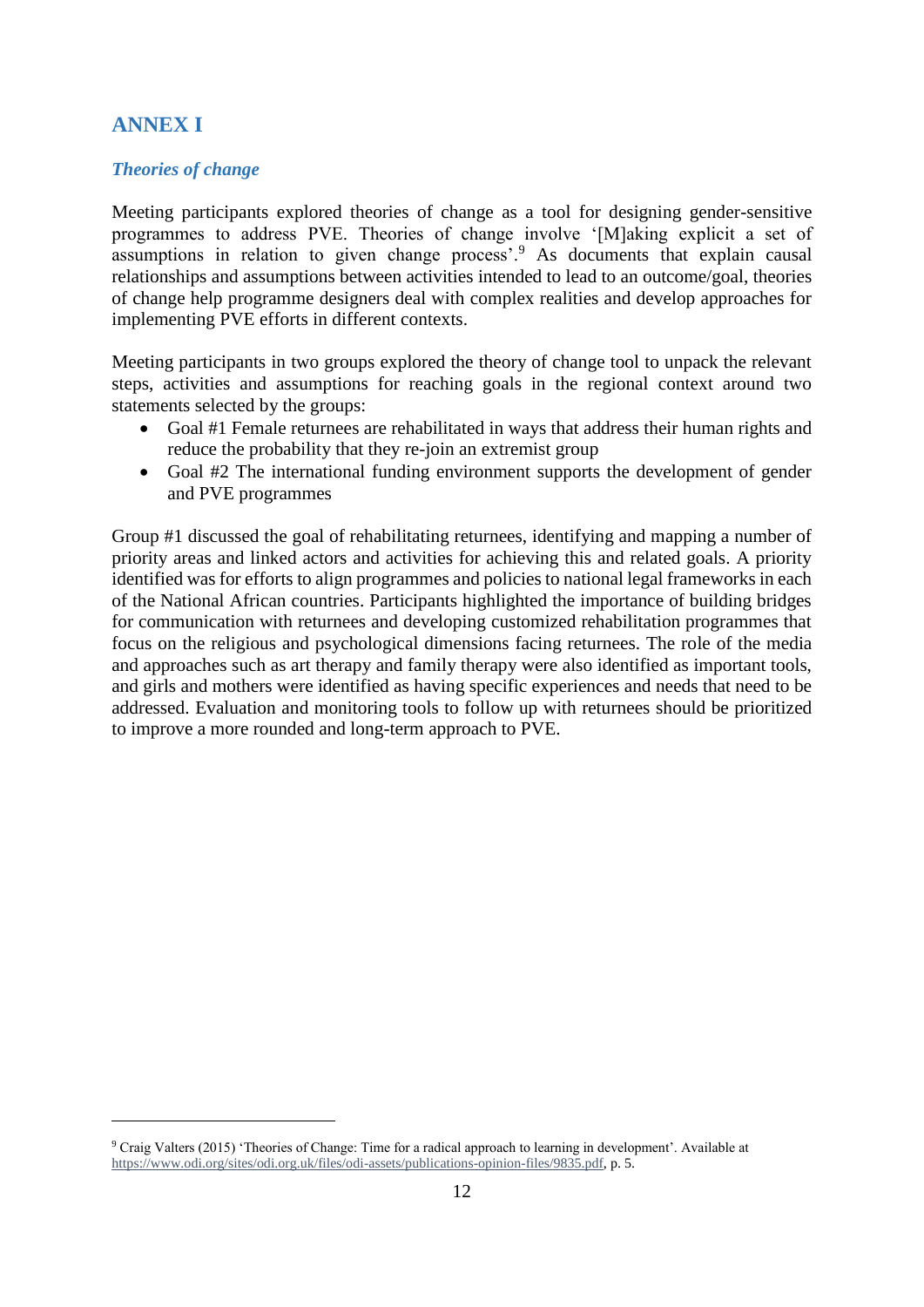Figure 1 draws from the group discussions to provide a sample Theory of Change (ToC) for a multisectoral returnee programme. The figure captures points raised in the meetings and distils them into the starting points for the logic and language of the ToC model, standing at the meta level to depict the various initiatives one might start to build analysis on. A more detailed ToC could be developed at each level, identifying relevant assumptions and risks.



## **Figure 1: Sample meta ToC on returnees**